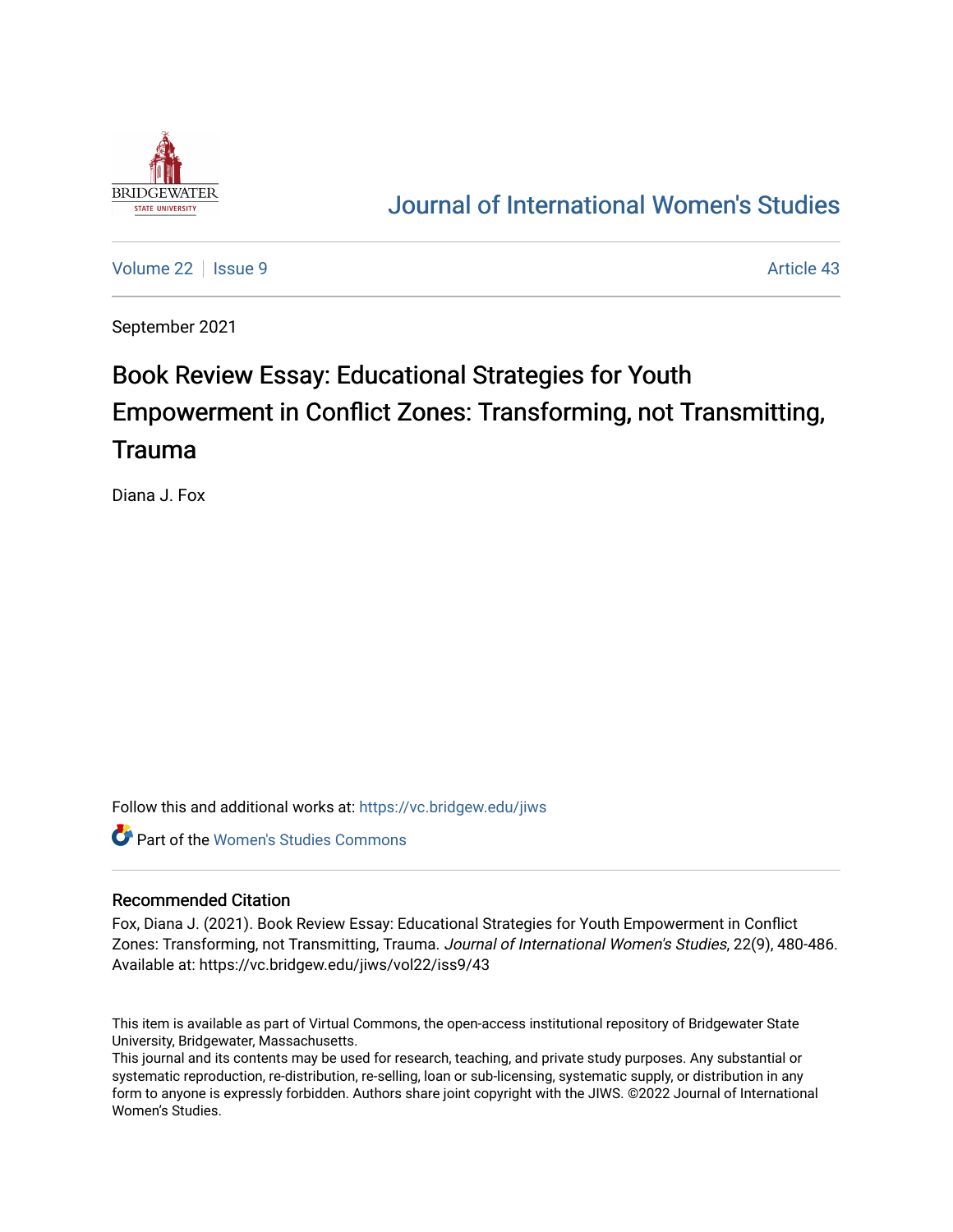Fox: Book Review Essay: Educational Strategies for Youth Empowerment in Conflict Zones: Transforming, not Transmitting, Trauma

This journal and its contents may be used for research, teaching and private study purposes. Any substantial or systematic reproduction, re-distribution, re-selling, loan or sub-licensing, systematic supply or distribution in any form to anyone is expressly forbidden. ©2021 Journal of International Women's Studies.

### *Book Review Essay: Educational Strategies for Youth Empowerment in Conflict Zones: Transforming, not Transmitting, Trauma*<sup>[1](#page-1-0)</sup>

Diana J. Fox<sup>[2](#page-1-1)</sup>

Nyla Khan's new book immerses readers in emancipatory pedagogical and self-reflexive processes that have particular value for the university classroom, but which also offer survivors of trauma and cross-generational descendants a hopeful opportunity to unpack their own potential negative adaptations to subverted personal harrowing histories of pain and suffering. Whether these take place in the home—the recommended starting point for surfacing difficult discussions—in group therapy sessions, or academic environments, offering pathways for healing and to empower students to become productive, contributing members of their families, communities, and societies, particularly those who are suffering from intergenerational trauma are the ultimate objectives of this text. In *Educational Strategies for Youth Empowerment in Conflict Zones*, Khan draws from a wealth of multidisciplinary sources that have, in recent decades, contributed to an abundance of research in trauma studies, including psychology, psychiatry, history, sociology, education, and my own disciplines of anthropology, women's and gender studies.

The book is in part a contextualized guide for teachers / professors and counselors as well as policymakers, especially those involved in educational policy. It begins with a Preface that introduces readers to Khan's own native Jammu and Kashmir, an ethnically diverse region in the northernmost part of the Indian subcontinent. This stunningly beautiful Himalayan landscape of approximately 86,000 square miles of snow-capped peaks, is claimed both by Pakistan and India; India controls the southern half of Kashmir, politically organized as the state of Jammu and Kashmir. When India and Pakistan won their independence from Britain in 1947, the Maharaja, Hari Singh, Khan's grandfather chose to join India rather than becoming an independent state, accepting India's help against invading Pakistan. This decision rendered him and subsequently his family, including Nyla Kan, controversial figures. Dedicated to the people of Jammu and Kashmir and her later father, Dr. Mohammed Al Matto, who lost his life through a struggle with cancer, Khan tells of her father's profound influence on her. Throughout her life, he cultivated in her a passion for Kashmiri culture and history as well as compassion for suffering, the twin values of resilience and hope. Khan thus begins her monograph by positioning herself as both a product of her family and culture as well as an individual, driven by love for the land and people. Her discussion offers healing remedies meaningful both to those living through and survivors of conflict in the region and far beyond wherever there is conflict-driven suffering.

Khan's polemic resounds as a clarion cry for educational pedagogy and policy to perceive youth as whole persons whose family histories of war, militancy, discrimination, forced migration, and

<span id="page-1-0"></span><sup>1</sup> Khan, N. A. (2021). *Educational Strategies for Youth Empowerment in Conflict Zones: Transforming, not Transmitting, Trauma*. Cham, Switzerland: Palgrave Macmillan.<br><sup>2</sup> Diana J. Fox is a professor of Anthropology at Bridgewater State University. She is the founder of the Journal of

<span id="page-1-1"></span>International Women's Studies and serves as the Journal's editor. Email: [d1fox@bridgew.edu](mailto:d1fox@bridgew.edu) 

Journal of International Women's Studies Vol. 22, No. 9 September 2021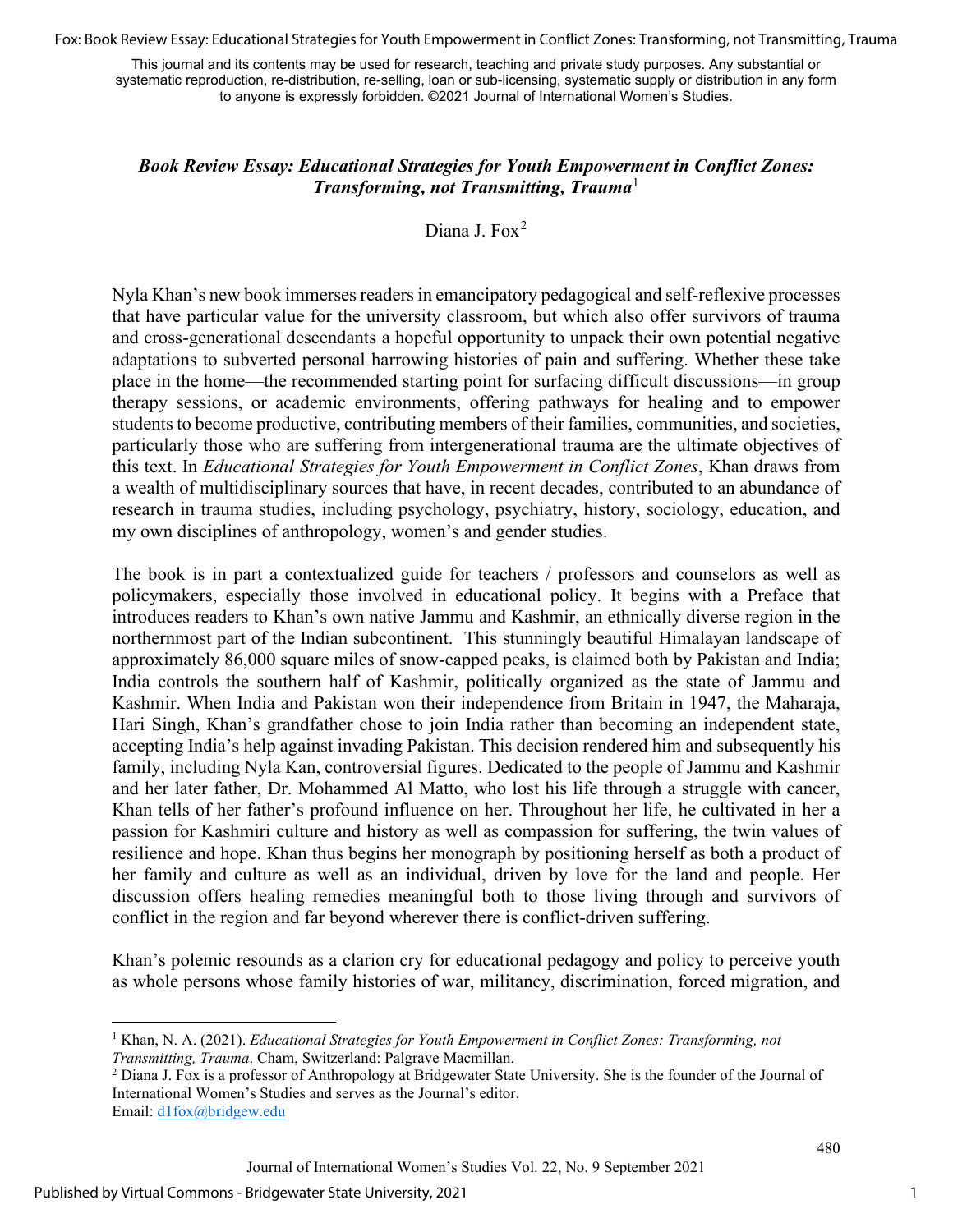other trauma-inducing experiences shape the lenses through which they view the world. Her approach—drawing abundantly from her own teaching experiences in Kashmir and Oklahoma, her present home—is to demonstrate how young people can make these lenses visible to themselves as a foundation for deep learning, developing the skills of critical self-analysis and societal critique that builds bridges across assumptions of differences that have been fueled primarily by political conflict. This process, she asserts, begins by excavating submerged personal histories of trauma.

The opportunity to immerse myself in Khan's liberatory teaching philosophy has reinforced my own pedagogical process as it undoubtedly will for others, while offering insightful challenges even to those of us who have long been practicing student empowerment strategies. Her writing approach reflects feminist, sociological and anthropological embrace of personal narratives, social historical life histories and legal testimonies. I am not a trauma specialist; as a result, from the discussion I learned an enormous amount about the many approaches to historical and contemporary global conflicts that practitioners have developed to address trauma survivors. However, for the same reason I would have found it especially helpful if Khan had opted to include psychological definitions of trauma and intergenerational trauma in addition to their sources.

As I read, I began to think about the relationship between her pedagogical method of invoking personal narratives/life histories and the thinking that has emerged from second wave feminism in the 1970s and '80s pertaining to the role of subjective reflexivity in societal transformation. Second wave feminists from across feminism's theoretical spectrum have asserted that undoing patriarchy and societal metamorphosis toward gender equality require engagement with women's experiences as foundations for truth-telling about the malignancy of patriarchy, its intertwinement with other structural inequalities and cultural change as well as policy and legal reform. Women's Studies programs, which came out of this period have been profoundly influential across academia on a global scale. Of particular theoretical value, relevant to Khan's exegesis of trauma, are feminist writings about the value of situating the author's positionality explicitly in research and subsequently in texts. Authorial self-reflexive positionality underscores the ways in which lived experiences and resulting perspectives shape topics of concerns, research methodologies, and knowledge construction processes. The second wave feminist tenet that the personal is political pervades feminisms everywhere in the world. This is because women's own experiences of marginalization, subjugation, glass ceilings, and more ominously, oppressive violence (both physical and psychological) have been the driving forces of feminist thought and activism. Kahn explicitly asserts this feminist standpoint, stating that, "I gave a talk on women's empowerment and the role of women in education [at the Government Degree College in Beerwah Central Kashmir] …in 2018. Again, my attempt was to encourage students to voice their opinions without fear of reprisal" (58). When women students remained reticent and a young man asked why, "…one of the female students in the room…acerbically said that girls / women had not been allowed to share their opinions with the communities they were part of without fear of being mocked or excoriated" reminding "her male peers that they had not become acculturated to notions of gender equality" (58). This was a pivotal incident for Kahn, leading her to assert the importance of "teachers that are passionately invested in and involved with the education process" , who build rapport with students, to help them to unpack the power dynamics—gender and otherwise—that structure social inequalities. This is a pedagogical strategy that is at heart scholar-activist; it is work that contributes to a conversation that second, third, and now fourth wave feminist have been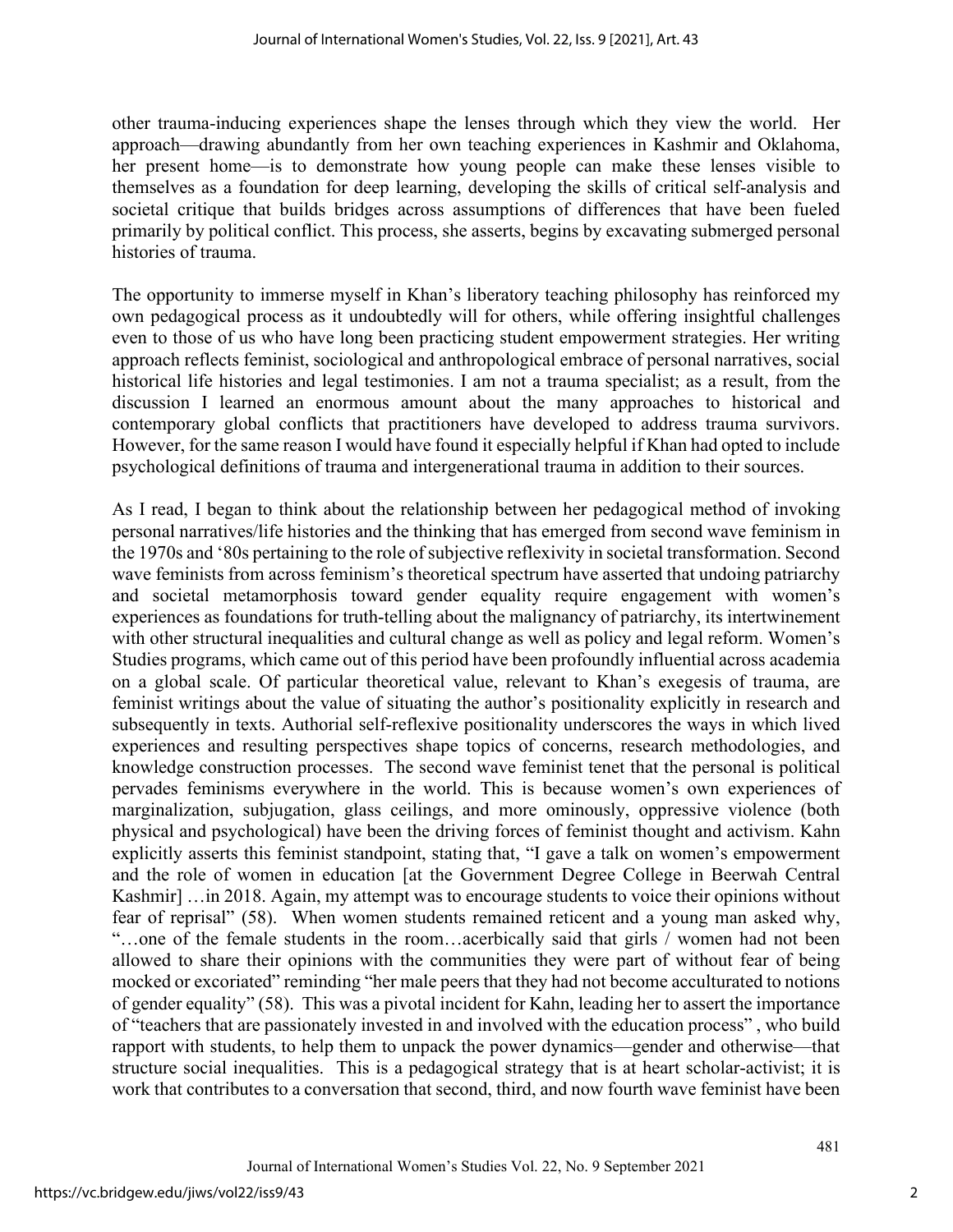holding since the late 1970s, seeking to embrace life histories, personal narratives, and subjective, self-reflexive approaches to knowledge construction. For these reasons, feminists today, influenced by second and early third wave feminist works, are likely to embrace Khan's own approach and recounting of other trauma healing practices as part of their multidisciplinary perspectives on sociocultural changes. Khan's work implicitly joins in dialogue with feminist works of the period whose insights are now regarded as normative not only for feminist research, but across the social sciences and humanities (although not necessarily acknowledging feminist roots), works such as *The Combahee River Collective Statement* (1977); bell hooks' 1984 *Feminist Theory: From Margin to Center*, Sandra Harding's *The Science Question in Feminism* (1986) and *Whose Science, Whose Knowledge?: Thinking from Women's Lives* (1991); Chandra Talpade Mohanty's *Under Western Eyes: Feminist Scholarship and Colonial Discourses* (1988); Donna Haraway's 1988 essay *Situated Knowledges: The Science Question in Feminism and the Privilege of Partial Perspective*; Gayatri Spivak's writings from the 1980s to her most well-known 1988 essay, *Can the Subaltern Speak*?, and of course Kimberle Crenshaw's 1989, *Demarginalizing the Intersection of Race and Sex: A Black Feminist Critique of Antidiscrimination Doctrine, Feminist Theory and Antiracist Politics*. All these works argued for a feminist epistemology informed by the varied and overlapping life experiences of women especially those situated at the margins of society. Social structural inequalities such as race, class, gender, caste, dis/ability, and the like are transformed from violences to empowerment and solidarity. These writings reject the assumed norm of white, western, colonial, and largely (but not exclusively) male stance of objectivity that denies positionality / situated knowledges. As hooks (1984), referring to Black Americans, wrote:

To be in the margin is to be part of the whole but outside the main body…Our survival depended on an ongoing public awareness of the separation between margin and center and an ongoing private acknowledgment that we were a necessary, vital part of that whole. This sense of wholeness, impressed upon our consciousness by the structure of our daily lives, provided us an oppositional world view-a mode of seeing unknown to most of our oppressors, that sustained us, aided us in our struggle to transcend poverty and despair, strengthened our sense of self and our solidarity (9).

These feminist epistemologies center women's stories: *herstories*, and while the many narratives Khan shares of those suffering from transgenerational trauma are stories of men too, the personal journey she recounts is a herstory. Her book falls within the trajectory of these works, adding a crucial South Asian diasporic voice, reminding me of Haraway's call for "a feminist objectivity that is about limited location and situated knowledge, not about transcendence and splitting of subject and object" but instead, that which, "allows us to become answerable for what we learn how to see". Both Haraway and Khan locate knowledge claims as partial, not totalizing, and therefore, responsible (Haraway, 568). Khan accomplishes this goal through the organization of her book, the pervasive presence of her own voice and conversational style, as well as the many narrative examples of learning moments—tense teaching situations in which students' own transmitted trauma have demanded from her creative pedagogical responses. These turn the book into a journey of her own discovery in which she learns to help her students to transform trauma into empowerment, while critiquing educational approaches that hide truths to promote their own narratives of cultural hegemony.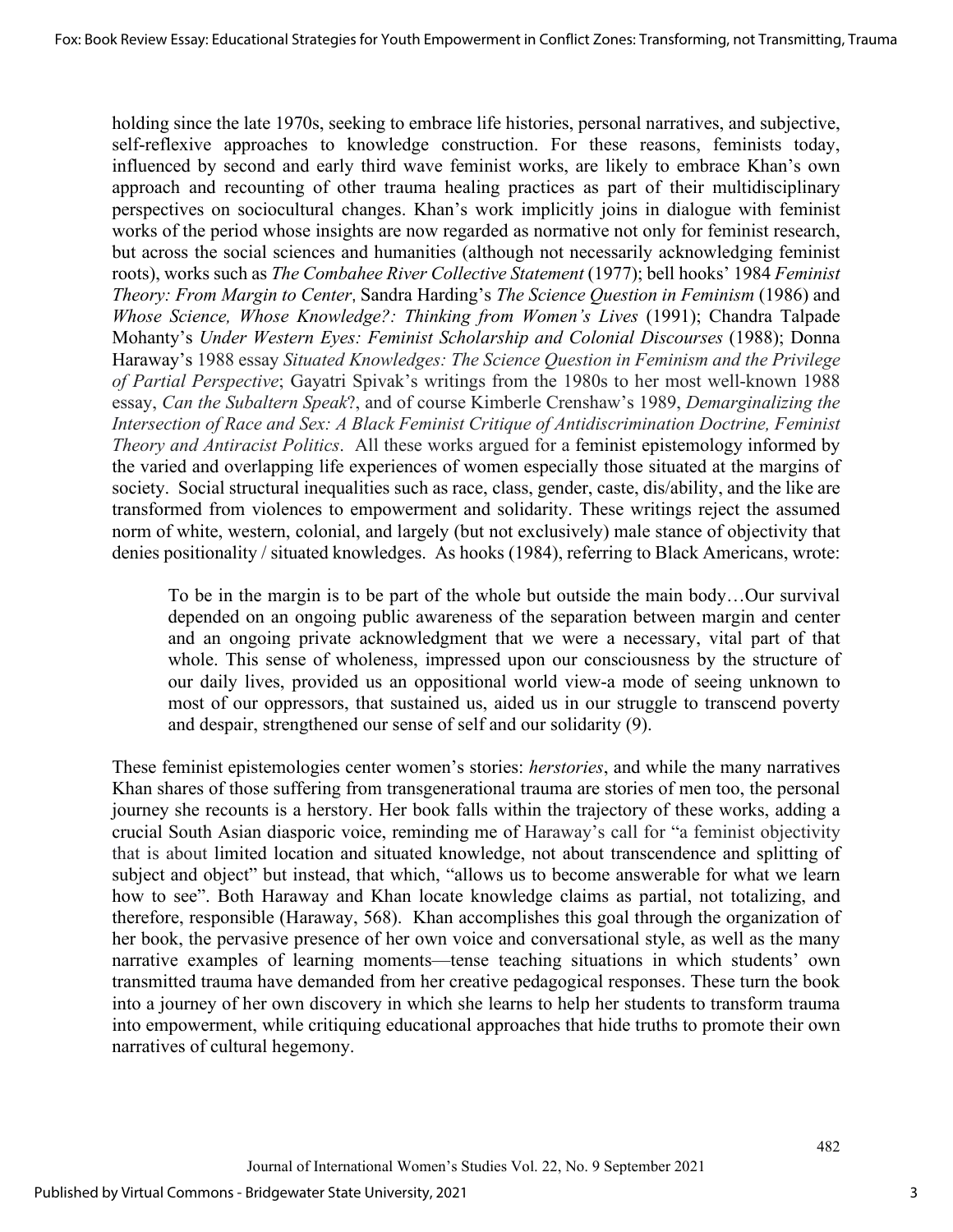The book consists of eight chapters followed by two appendices. The introductory chapter offers an intellectual framework for recognizing the nature of collective trauma emerging out of societal conflicts. Khan explains that Holocaust literature has played an important role in helping her to understand the nature of Holocaust consciousness. She noted "Members of various victim groups can communicate with one another and learn about strategies of healing psychological traumas in parts of the world that have been degraded by the instruments of militarization, increasing influence of the military in civilian affairs, normalization of sexual violence, insidiousness of institutional discrimination, hegemonic narratives of the state as well as torture, and those having difficulty reengaging with society" (4). She observes both from Holocaust studies and postcolonial research, citing Frantz Fanon, that the development of a group consciousness of collective suffering is critical for individuals to recognize the relationship between individual and societal alienation (5). This framework lays the foundation for examining the damaging emotional and mental trauma (8) experienced by youth in Jammu and Kashmir. Khan shares data from Doctors Without Borders indicating that '"…on average, an adult in the Kashmir valley' had either 'witnessed or experienced 7.7' devastating 'events during his / her lifetime'" (10). These numbers, followed by examples of violence, lead her to conclude that there needs to be a "trauma-informed approach to justice" (10) that centers robust discourse and airing of differences of opinion, ultimately allowing the people of Jammu and Kashmir to be full, participating members of the Indian state.

This ideal, however, is hindered by the persistence of intergenerational trauma, the challenges of communicating within family groups and communities—a necessity, Khan argues, for healing "…the wounds caused by the brutalization of societies" among the "victims of the terrors of insurgency and counterinsurgency" (17). Accountability is the focus of Chapter 2, which involves self-scrutiny. The chapter offers several brief vignettes of individuals who have reconciled the inconsistency between loving someone who has brutalized by committing themselves to helping victims of that brutality. Khan is particularly influenced by Japanese Sociologist Akiko Hashimoto's study of Japanese families during WWII, who were described as having "overriding guilt about having witnessed or perpetrated the brutality of war" while also being subject to the dangers of internalization and silence.

Chapter 3 is especially important in outlining how education policy that impacts textbook content can create dangerously simplistic views of the complexity of human cultures fueling conflicts. Textbooks can also subvert the process of societal healing by indoctrinating malleable young minds (27). The current insidious and misguided attacks by the U.S. Republican Party on Critical Race Theory as twisted efforts to silence the history of US genocide of Native Americans and to soften the brutal history of enslavement to quash growing awareness of systemic racism among the US public are part of the same process harnessed by right wing, authoritarian governments globally. Khan explicates what happened in India, when government's central body for finalizing textbook curriculum, the National Council of Education Research and Training (NCERT) created a fictional history as part of its Hindu nationalist agenda. The new textbook for Social Sciences and History published in 2002 erases the Indus Valley Civilization, replacing it with a "mythical 'Indus-Saraswati' Civilization. This is an example of an extreme form of nationalism, an "entitlement ideology" (30) that stymies "the growth of critical intelligence, curtailing the ability of students to critically engage with a multiplicity of opinions and points of view, and the entrenching of monolithic discourses" (29-31). Obstruction of critical thinking and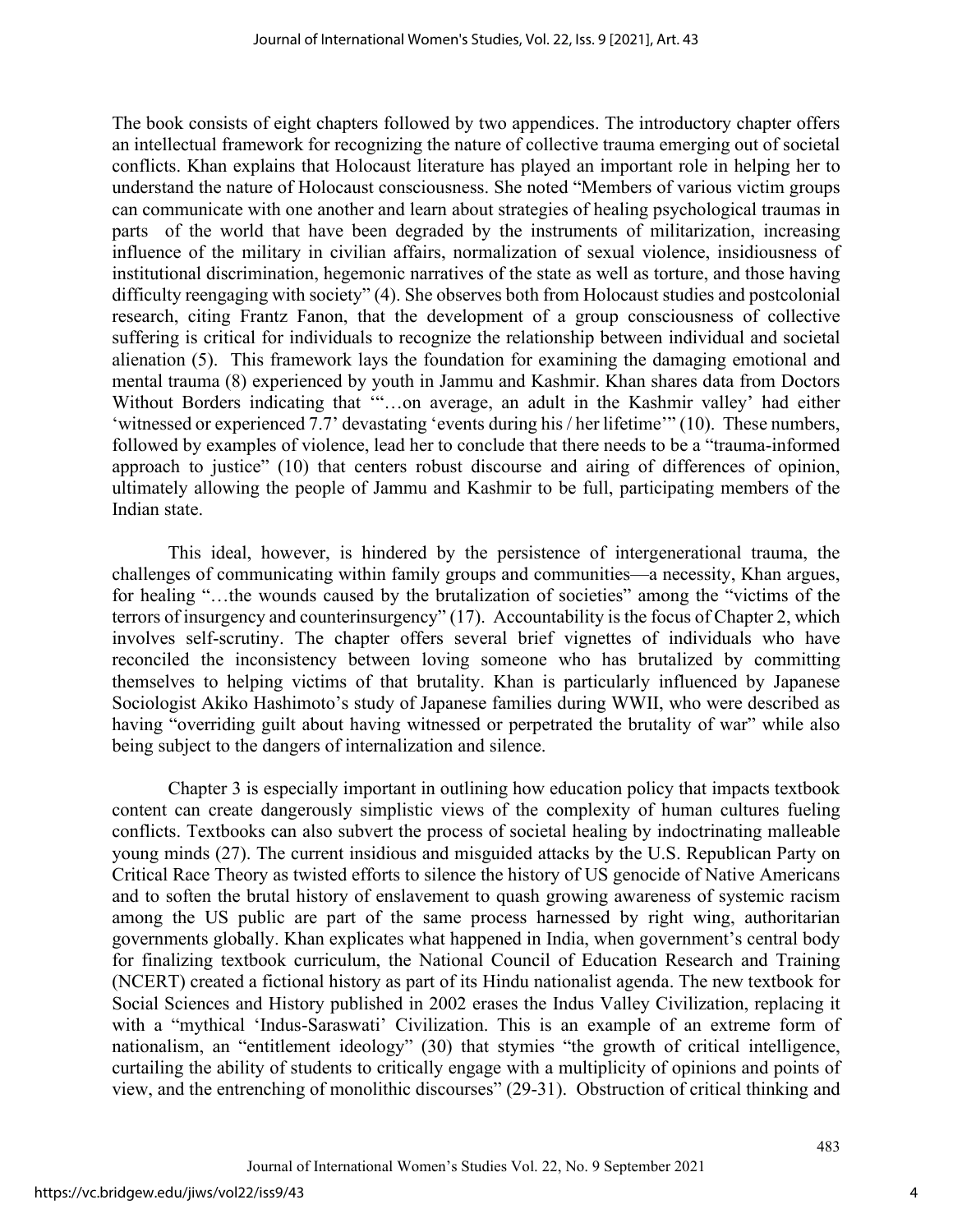inhibiting creative power is dangerous, Khan explains, contributing to youth indoctrination of simplistic portraits of societies and populations, such as the example of the Nazi youth movement. Khan draws a parallel between the indoctrination of German youth with the Hitlerian worldview, with the current intentions of the Bharatiya Janata Party (BJP) to "imbue education with the exclusionary ideology of Hindutva" (27-28). In both cases, cultures of fear of "others" are the result, inculcating prejudice and advocacy for atrocities.

Chapters 4 and 5 turn toward empowering pedagogies rooted in dialogue that help participants move beyond bounded identities to see themselves not only as members of specific groups but as part of humanity. Love of one's culture and religion does not necessitate hatred of others; however, the challenge of reinforcing a sense of in-group identity while simultaneously building dialogues across identities is posed by this chapter.

When group identity is built on distrust of others, including educators, then youth join a culture of fear that precludes educational interventions. However, "by joining together we an defeat bigotry, racism, intolerance, and prejudice, and care for the poor, the disadvantaged, and those affected by natural and human-made disasters" Khan argues, citing a previous work, "A Dynamic World Requires Inclusion and Diversity" (45). Chapter 5 builds on this idea, offering rich examples of Khan's own pedagogical experiences building rapport with students, highlighting examples of empowerment through teaching innovations that challenge "the normalization of armed conflict and its ramifications" (70).

Chapter 6 delves into a few participatory educational methodologies that have been harnessed in ongoing and post-conflict situations worldwide. These are not limited to the classroom and are provided as tools for survivors of trauma in a number of group situations. Examples include: Tauber's "Practical Empowerment Training" for victims of sexual abuse, child soldiers, war veterans and others particularly in African countries; renowned psychiatrist Victor E. Frankl's revolutionary approach to psychotherapy, logotherapy outlined in *Man's Search for Meaning*  following his trauma surviving four Nazi death camps; South Africa's Truth and Reconciliation Commission (TRC) hearings following the end of the racist apartheid regime; and contemporary social movements, including Black Lives Matter. Khan shares her personal exchanges with those promoting these healing methodologies in this far-reaching chapter that demonstrates that there is a wealth of approaches that educators can draw from to 'mold students not just intellectually but as functional members of families and communities as well. Deploying pedagogical tools as catalysts for verbalizing sociocultural trauma gives students a meaningful voice in addition to contributing to family and community healing" (95).

Nyla Khan recounts multiple situations in her classroom between students of opposing ideological camps, including students who viewed Dr. Khan through their own ideological lenses, assuming her views because of her family tree. Khan shares how she navigated away from classroom conflicts mirroring wider socio-political and cultural conflicts. The classroom, in other words, is presented as a microcosm of wider sociopolitical processes that instructors are morally bound to tackle. Khan shares these intimacies in candid discussions. These personal and personable vignettes allow her to take readers along on her journey, the pathway that led her to her emancipatory pedagogy that we are all invited to join. The discussion she shares provides examples that are applicable to present events.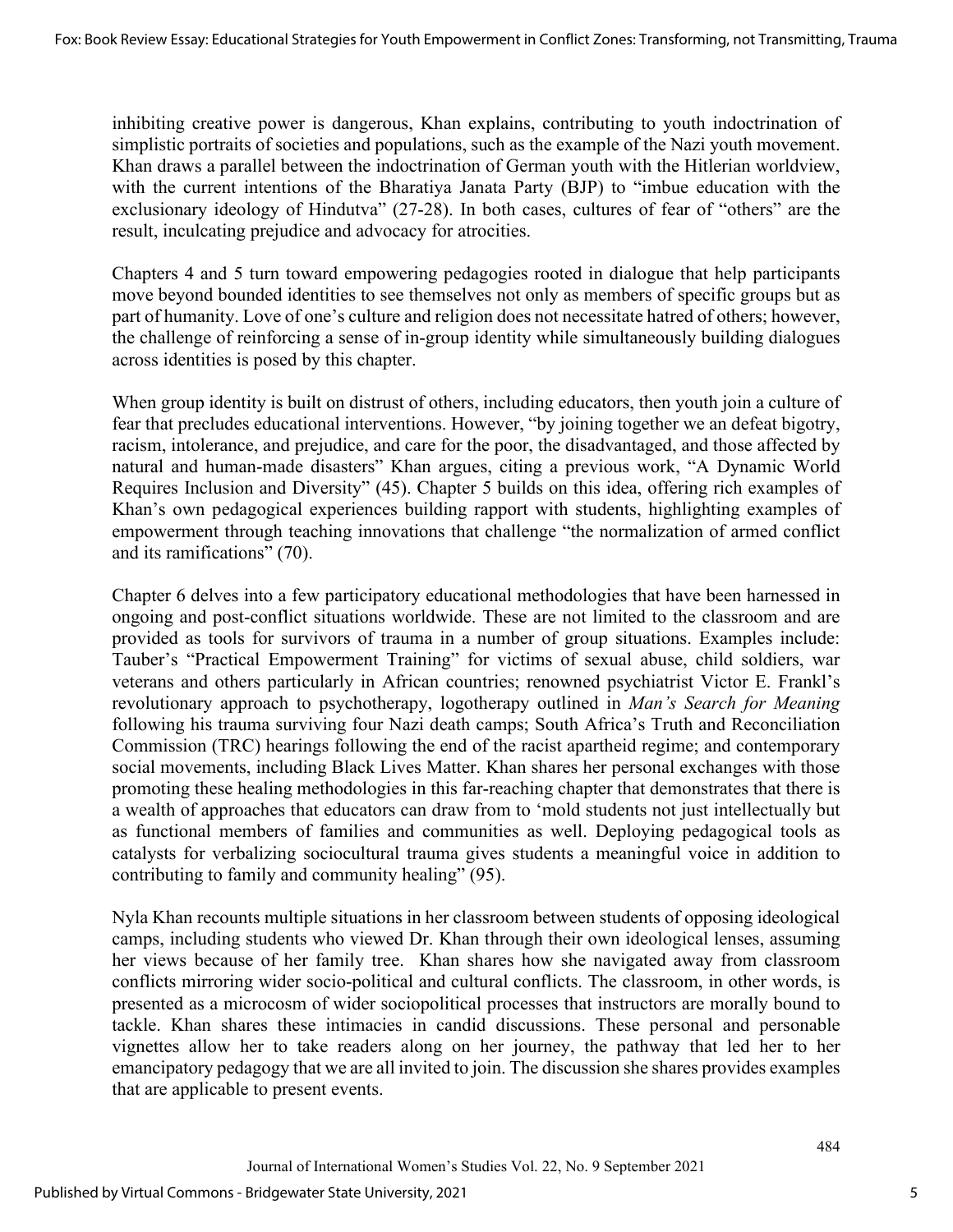Indeed, as many university professors and high school teachers are all too-aware, the Covid-19 pandemic has exacerbated an existing mental health crisis in youth, one that we are grappling with and which too many of us feel unprepared to address, especially those of us who are not trained in mental health interventions. In fact, the encouragement of trigger-warnings when teaching about various forms of physical and psychological violence have opened discussions across the academy about how to teach about the many conflicts—interpersonal and societal—that plague our planet. Khan's approach offers help in this regard, showing how pedagogy can heal and foster resilience.

Chapter 7 delves deeply into Victor Frankl's influence on Khan's philosophical approach to profound suffering, finding relevant his emergence out of "utter desperation and despair" in the struggle for survival. Frankl's idea of logotherapy counseling relies on the central pillar of human meaning-making. Khan observes that there is a critical moment at which people can choose to "embrace her/his dignity or sink to the depths of barbarity", and that this is determined by being able "to fulfill 'a concrete assignment' for the completion of which she/he is accountable" (102- 103). In situations where conflict has rendered social life unrecognizable, as for example in "the marginalization or criminalization of an individual's culture in a majoritarian state of a totalitarian regime rips her/his kinship relationships and social fabric apart" (103) of particular importance is the role of "keeping good memories alive and vibrant." Intergenerational memories not only break cultures of silence, but ensure "that while remaining grounded, people look toward the future" (110). Here we see a connection between feminist calls for storytelling, locating life histories within broader cultural narratives to make meaning out of intersecting oppressions that seek to invisiblize and marginalize. These processes are relevant everywhere since the pain of life, Khan recounts in her concluding chapter, is everywhere. Bringing readers to her current home in Oklahoma, Khan closes by urging readers to acknowledge this reality as a sign of great strength that permits us to take the journey she has prescribed, personally, collectively and ultimately as a species to transform trauma into meaningful lives.

*Educational Strategies for Youth Empowerment in Conflict Zones* makes a valuable addition to upper level undergraduate and graduate courses in anthropology, education, South Asian studies, postcolonial and decolonial studies, psychology, social work, women's and gender studies and sociology. For scholars of trauma studies, feminist postcolonial thought, and education policymakers in particular, but not exclusively, the book offers a valuable interdisciplinary intervention by rejecting academic silos, bringing scholar-activist and empathetic lenses into their own work and into the classroom.